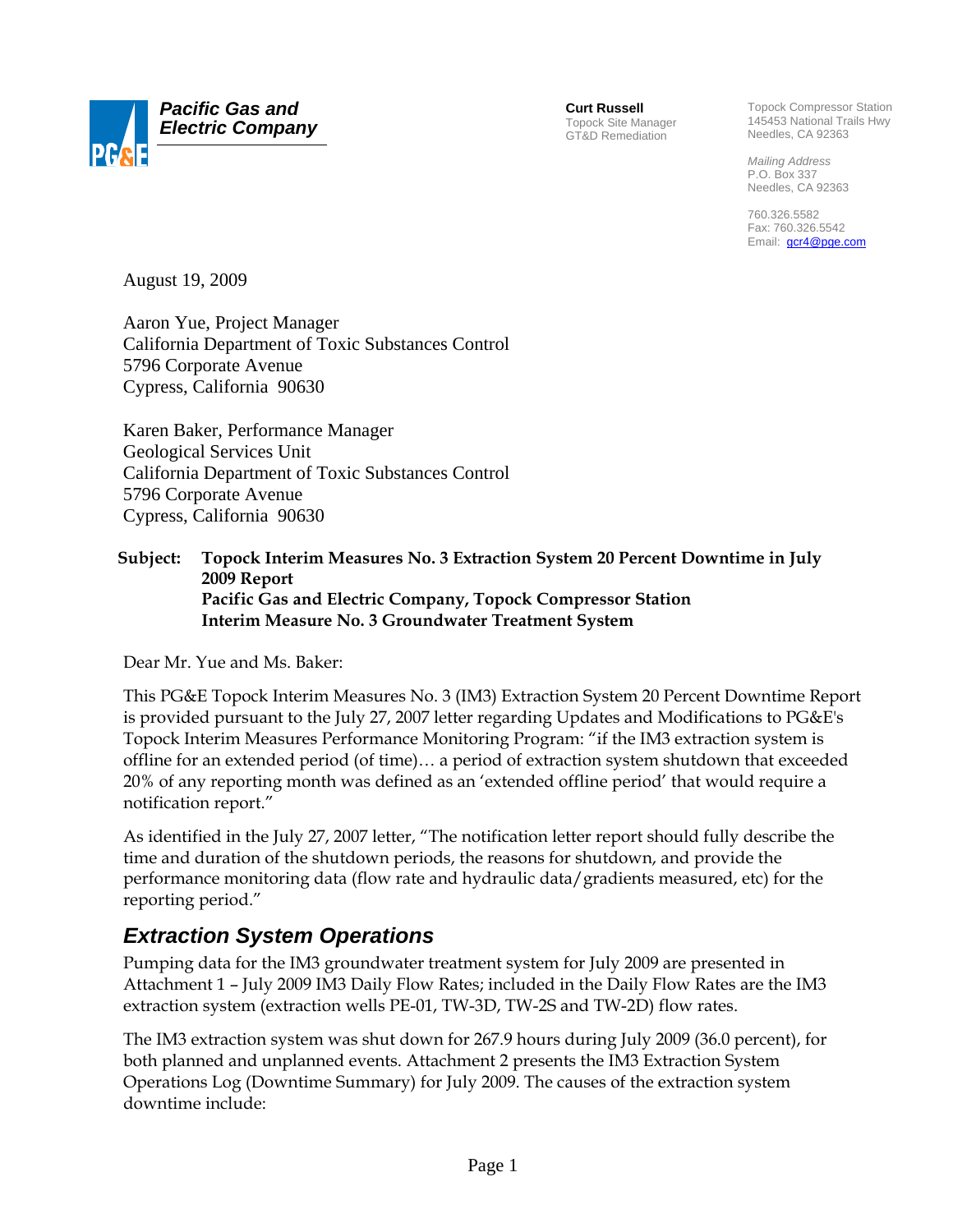- planned maintenance to replace the aging reverse osmosis (RO) system with a modern RO system;
- unplanned maintenance to troubleshoot the modern RO system during testing; and
- unplanned maintenance to repair the microfilter level system.

PG&E notified DTSC by e-mail on July 23, 2009 that the IM3 extraction system downtime would exceed 20 percent, or 6 days (144 hours) within the month of July 2009, consistent with the Interim Measure Notification guidelines that DTSC approved on April 9, 2008. RO unit start-up testing was completed July 27, 2009, and the entire plant has been back in treatment service since that date.

# *Hydraulic Gradients*

PG&E selected the summer season as an appropriate time of year for conducting the RO unit replacement activity because summer is during the high-water season for the Colorado River.

Hydraulic gradients were measured during July 2009 for well pairs selected for performance monitoring with two pumping centers (TW-3D and PE-1). The following well pairs were approved by DTSC on October 12, 2007 to define the gradients induced while pumping from the two locations:

- MW-31-135 and MW-33-150 (northern gradient pair)
- MW-45-95 and MW-34-100 (central gradient pair)
- MW-45-95 and MW-27-85 (southern gradient pair)

Table 1 presents the average monthly hydraulic gradients that were measured between the well pairs in July 2009.

| <b>Approved Well Pairs</b> | <b>Landward Gradient</b><br>(feet/foot) | <b>Landward Gradient</b><br><b>Performance Standard</b><br>(feet/foot) |
|----------------------------|-----------------------------------------|------------------------------------------------------------------------|
| MW-31-135 & MW-33-150      | 0.00134                                 | 0.001                                                                  |
| MW-45-095a & MW-34-100     | 0.00986                                 | 0.001                                                                  |
| MW-45-095a & MW-27-085     | 0.00315                                 | 0.001                                                                  |

Table 1 – Landward Gradients in Approved Well Pairs

The groundwater gradient data for July 2009 demonstrates that PG&E met the DTSC performance standards for a landward gradient during the month of July 2009.

If you need any additional information or if you have any questions regarding this report, please do not hesitate to call me at (760) 326-5582.

Sincerely,

Curt Russell Topock Site Manager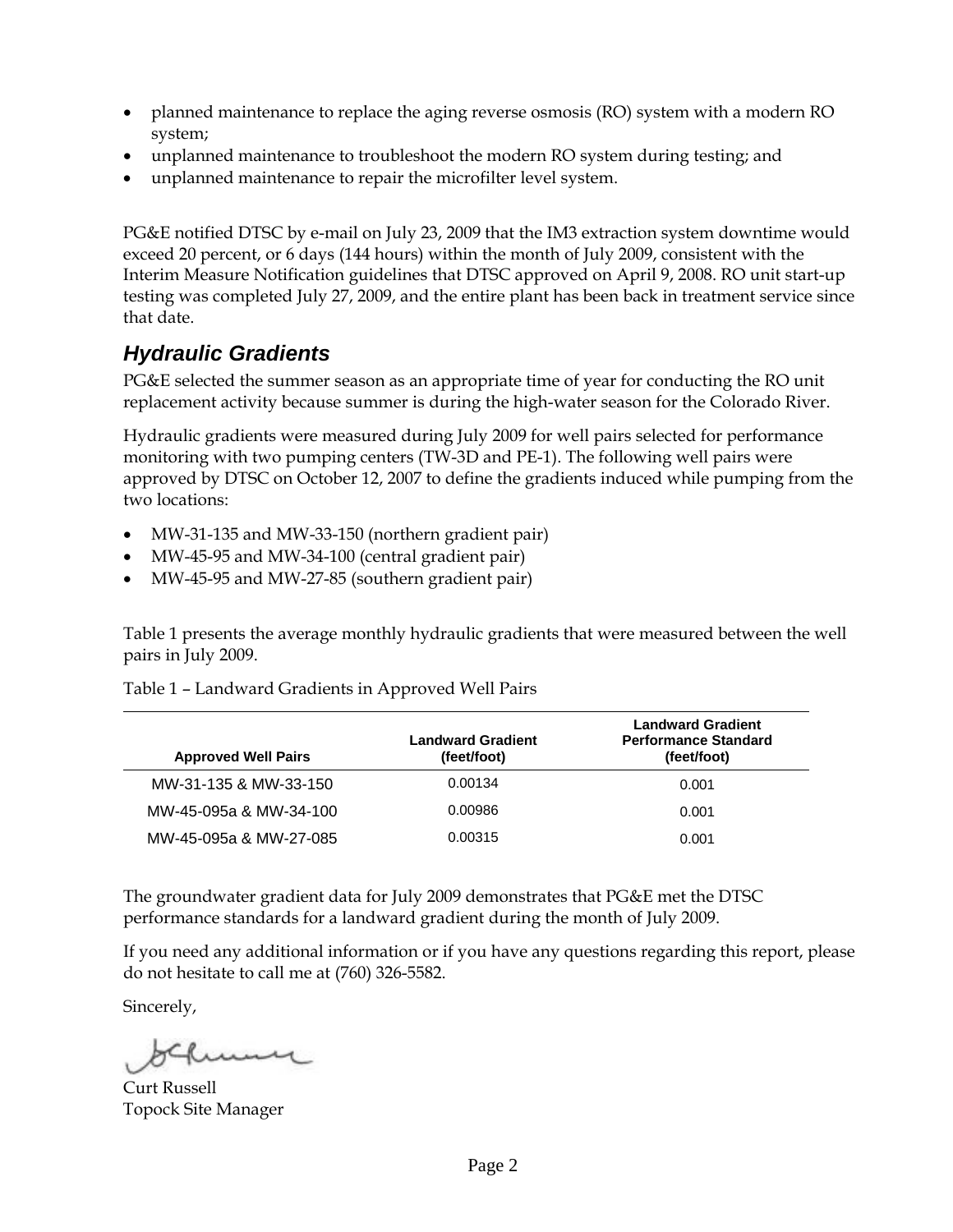#### Enclosures:

 Attachment 1 – July 2009 IM3 Daily Flow Rates Attachment 2 – July 2009 IM3 Extraction System Operations Log

cc: Bob Doss, PG&E Yvonne Meeks, PG&E Chris Smith, PG&E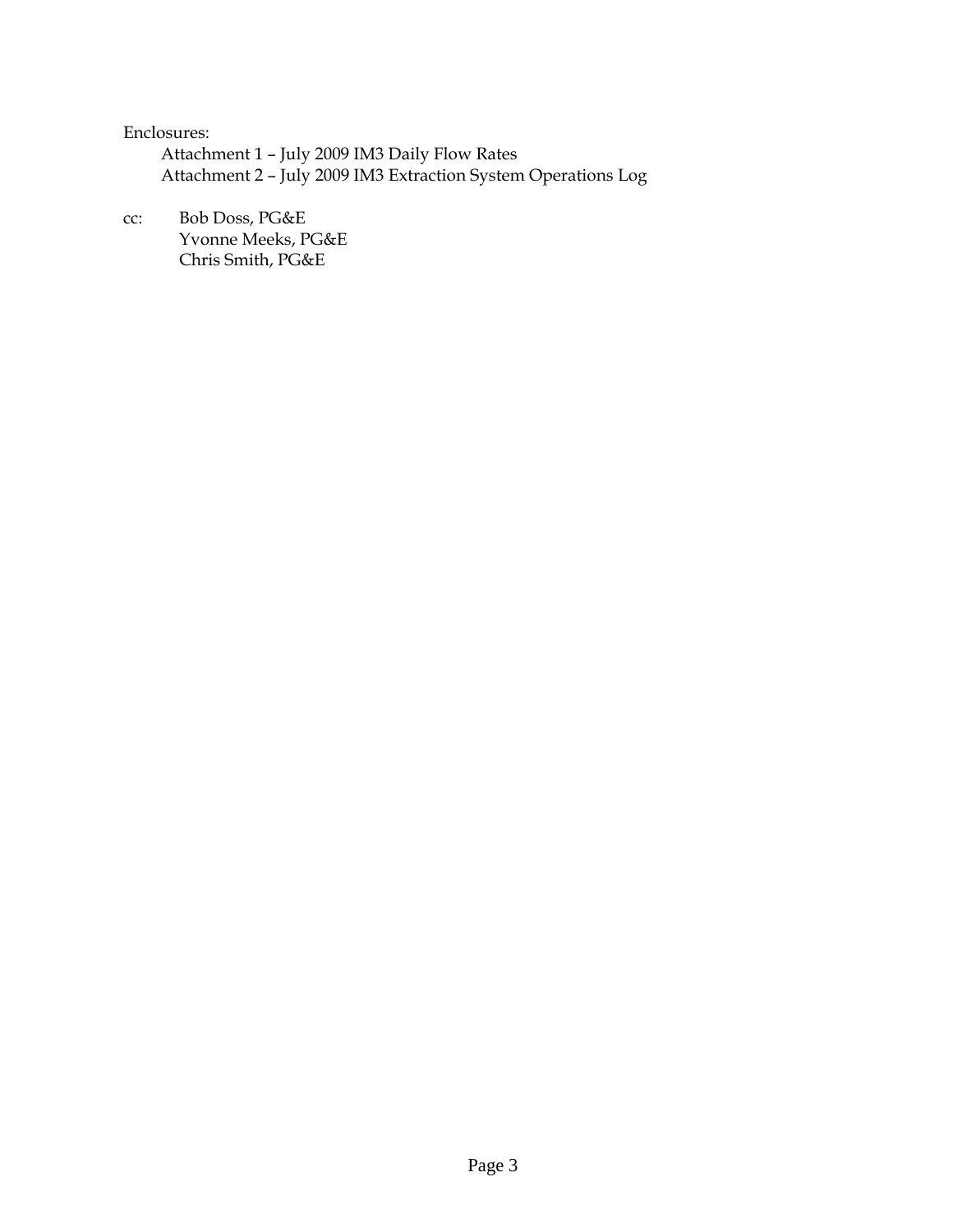**Attachment 1 – July 2009 IM3 Daily Flow Rates**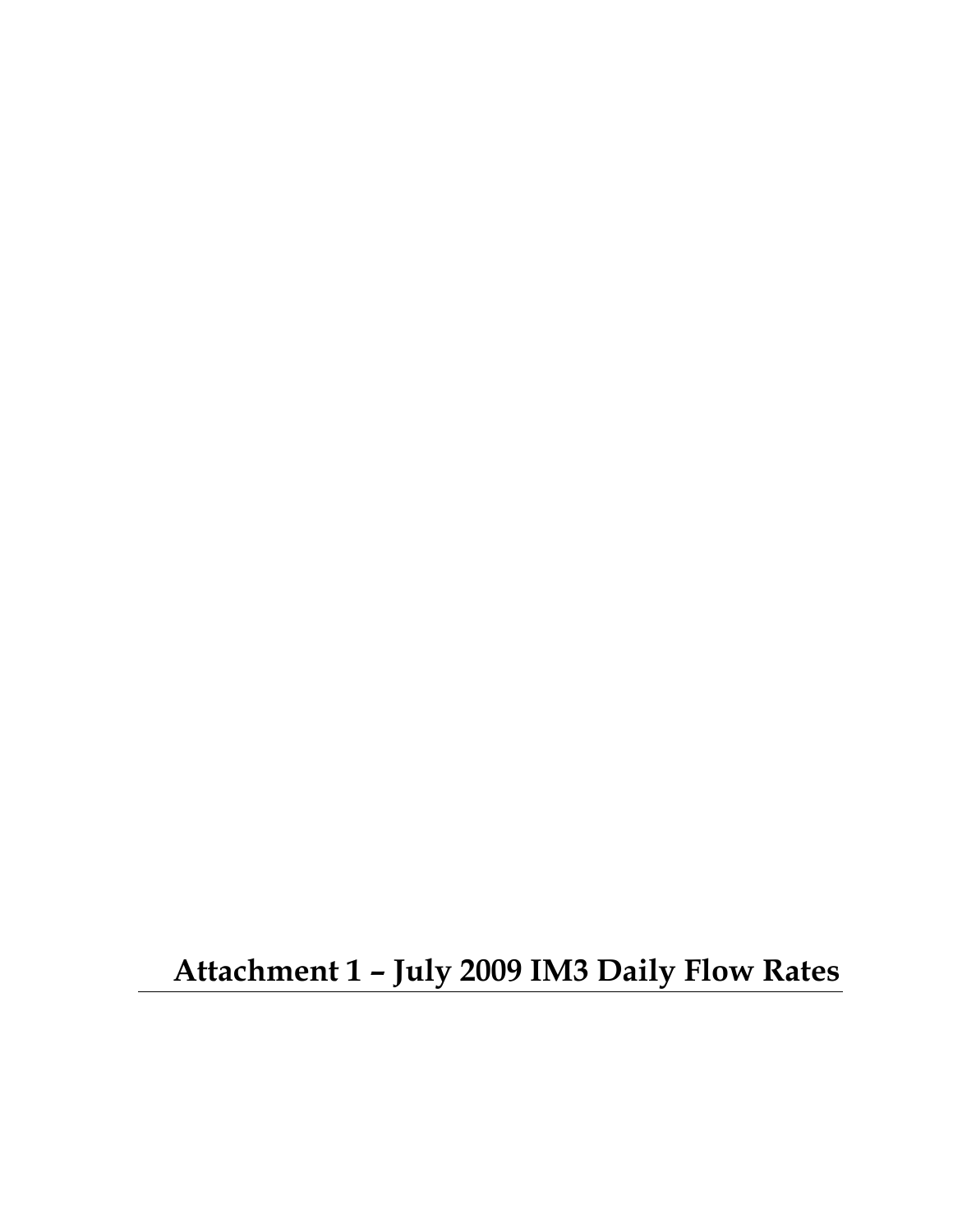#### **July 2009 Operational Data**

IM-3 Groundwater Extraction and Treatment System

*PG&E Topock Compressor Station, Needles, California*

|                                    |                         |                                           | <b>Extraction Well System</b> |                           |                           |                          | <b>Injection Well System</b> |                           |                           | <b>RO Brine</b>           |                  |
|------------------------------------|-------------------------|-------------------------------------------|-------------------------------|---------------------------|---------------------------|--------------------------|------------------------------|---------------------------|---------------------------|---------------------------|------------------|
| <b>Month</b>                       | Day                     | Year                                      | <b>TW-2S</b><br>(gallons)     | <b>TW-2D</b><br>(gallons) | <b>TW-3D</b><br>(gallons) | <b>PE-1</b><br>(gallons) | <b>Total</b><br>(gallons)    | <b>IW-02</b><br>(gallons) | <b>IW-03</b><br>(gallons) | <b>Total</b><br>(gallons) | (gallons)        |
| July                               | $\mathbf{1}$            | 2009                                      |                               | --                        | 155,603                   | 38,726                   | 194,329                      | 179,040                   | 18,665                    | 197,704                   | 3,147            |
| July                               | $\overline{\mathbf{c}}$ | 2009                                      | $\overline{a}$                | $\overline{\phantom{a}}$  | 131,911                   | 32,520                   | 164,431                      | 164,450                   | 21                        | 164,471                   | 3,140            |
| July                               | 3                       | 2009                                      | $\overline{\phantom{a}}$      | --                        | 105,637                   | 26,200                   | 131,837                      | 126,448                   | 23                        | 126,471                   | 6                |
| July                               | 4                       | 2009                                      | $\overline{\phantom{a}}$      | $\overline{\phantom{a}}$  | 145,845                   | 36,320                   | 182,165                      | 176,276                   | 21                        | 176,298                   | 3,160            |
| July                               | 5                       | 2009                                      | $\overline{\phantom{a}}$      | $\overline{\phantom{a}}$  | 155,489                   | 38,491                   | 193,980                      | 191,481                   | 25                        | 191,505                   | 3,143            |
| July                               | 6                       | 2009                                      | $\overline{\phantom{a}}$      | $\overline{\phantom{a}}$  | 155,433                   | 38,967                   | 194,399                      | 188,876                   | 20                        | 188,896                   | 3,166            |
| July                               | 7                       | 2009                                      | $\overline{a}$                | $\overline{\phantom{a}}$  | 155,750                   | 38,452                   | 194,202                      | 189,708                   | 22                        | 189,730                   | 3,138            |
| July                               | 8                       | 2009                                      | $\overline{a}$                | $\overline{\phantom{a}}$  | 154,468                   | 37,890                   | 192,358                      | 96,913                    | 94,194                    | 191,107                   | 3,138            |
| July                               | 9                       | 2009                                      | $\overline{a}$                | $\overline{\phantom{a}}$  | 155,166                   | 38,192                   | 193,358                      | 19                        | 187,341                   | 187,360                   | 3                |
| July                               | 10                      | 2009                                      | $\overline{\phantom{a}}$      | --                        | 75,681                    | 20,053                   | 95,734                       | $\overline{7}$            | 97,123                    | 97,129                    | 3,991            |
| July                               | 11                      | 2009                                      | $\overline{\phantom{a}}$      | $\overline{\phantom{a}}$  | 154,442                   | 39,304                   | 193,746                      | 15                        | 174,949                   | 174,964                   | 3,174            |
| July                               | 12                      | 2009                                      | $\overline{\phantom{a}}$      | $\overline{\phantom{a}}$  | 154,367                   | 39,365                   | 193,732                      | $\overline{7}$            | 191,234                   | 191,241                   | 3,159            |
| July                               | 13                      | 2009                                      | $\overline{\phantom{a}}$      | $\overline{\phantom{a}}$  | 57,834                    | 15,063                   | 72,897                       | 15                        | 71,531                    | 71,546                    | 3                |
| July                               | 14                      | 2009                                      | $\overline{\phantom{a}}$      | --                        | 14                        | 16                       | $30\,$                       | 18                        | 134                       | 151                       | 2,720            |
| July                               | 15                      | 2009                                      | $\overline{a}$                | ——                        | 12                        | 17                       | 29                           | $\overline{7}$            | 76                        | 83                        | $\overline{2}$   |
| July                               | 16                      | 2009                                      | $\overline{\phantom{a}}$      | --                        | 45,541                    | 11,678                   | 57,220                       | 10                        | 44,516                    | 44,525                    | 2,428            |
| July                               | 17                      | 2009                                      | $\overline{\phantom{a}}$      | $\overline{\phantom{a}}$  | 63,454                    | 16,061                   | 79,516                       | 18                        | 82,048                    | 82,066                    | 9,955            |
| July                               | 18                      | 2009                                      |                               | $\overline{\phantom{a}}$  | 151,135                   | 38,143                   | 189,279                      | 13                        | 167,777                   | 167,790                   | 3,124            |
| July                               | 19                      | 2009                                      | $\overline{\phantom{a}}$      | $\overline{\phantom{a}}$  | 151,591                   | 39,103                   | 190,693                      | 10                        | 187,970                   | 187,980                   | 6,321            |
| July                               | 20                      | 2009                                      | $\overline{\phantom{a}}$      | $\overline{\phantom{a}}$  | 139,247                   | 36,229                   | 175,477                      | 10                        | 171,280                   | 171,289                   | 3,229            |
| July                               | 21                      | 2009                                      | $\overline{\phantom{a}}$      | $\overline{\phantom{a}}$  | 153,960                   | 39,949                   | 193,909                      | 15,472                    | 173,577                   | 189,048                   | 3,284            |
| July                               | 22                      | 2009                                      |                               | -−                        | 46,924                    | 12,409                   | 59,332                       | 16                        | 54,498                    | 54,513                    | 3,290            |
| July                               | 23                      | 2009                                      | $\overline{\phantom{a}}$      | $\overline{\phantom{a}}$  | 12                        | 22                       | 34                           | 8                         | 17                        | 25                        | 3                |
| July                               | 24                      | 2009                                      | $\overline{\phantom{a}}$      | -−                        | 15                        | 25                       | 39                           | $\overline{7}$            | 16                        | 22                        | $\mathbf{1}$     |
| July                               | 25                      | 2009                                      | $\overline{\phantom{a}}$      | ——                        | 14                        | 16                       | 30                           | 12                        | 19                        | 31                        | 2                |
| July                               | 26                      | 2009                                      | $\overline{\phantom{a}}$      | $\overline{\phantom{a}}$  | 17                        | 24                       | 41                           | 9                         | 29                        | 38                        | $\boldsymbol{2}$ |
| July                               | 27                      | 2009                                      | $\overline{\phantom{a}}$      | --                        | 49,687                    | 12,795                   | 62,482                       | 8                         | 62,887                    | 62,895                    | $\overline{c}$   |
| July                               | 28                      | 2009                                      | $\overline{a}$                | $\overline{\phantom{a}}$  | 98,863                    | 26,122                   | 124,985                      | 9                         | 119,475                   | 119,484                   | 1,860            |
| July                               | 29                      | 2009                                      | $\overline{\phantom{a}}$      | $\overline{\phantom{a}}$  | 154,137                   | 39,711                   | 193,848                      | 11,808                    | 178,229                   | 190,037                   | 6,820            |
| July                               | 30                      | 2009                                      | $\overline{\phantom{a}}$      | $\overline{\phantom{a}}$  | 131,561                   | 34,174                   | 165,734                      | 19,010                    | 136,390                   | 155,400                   | 6,796            |
| July                               | 31                      | 2009                                      | $\overline{\phantom{a}}$      | $\overline{\phantom{a}}$  | 120,083                   | 30,219                   | 150,301                      | 14                        | 151,242                   | 151,256                   | 3                |
| <b>Total Monthly Volumes (gal)</b> |                         |                                           | $\overline{\mathbf{0}}$       | $\overline{\mathbf{0}}$   | 3,063,892                 | 776,256                  | 3,840,148                    | 1,359,714                 | 2,365,345                 | 3,725,059                 | 82,213           |
|                                    |                         | <b>Average Pump/Injection Rates (gpm)</b> | 0.0                           | 0.0                       | 68.6                      | 17.4                     | 86.0                         | 30.5                      | 53.0                      | 83.4                      | 1.8              |

NOTES: gallons

gpm: RO: gallons per minute Reverse Osmosis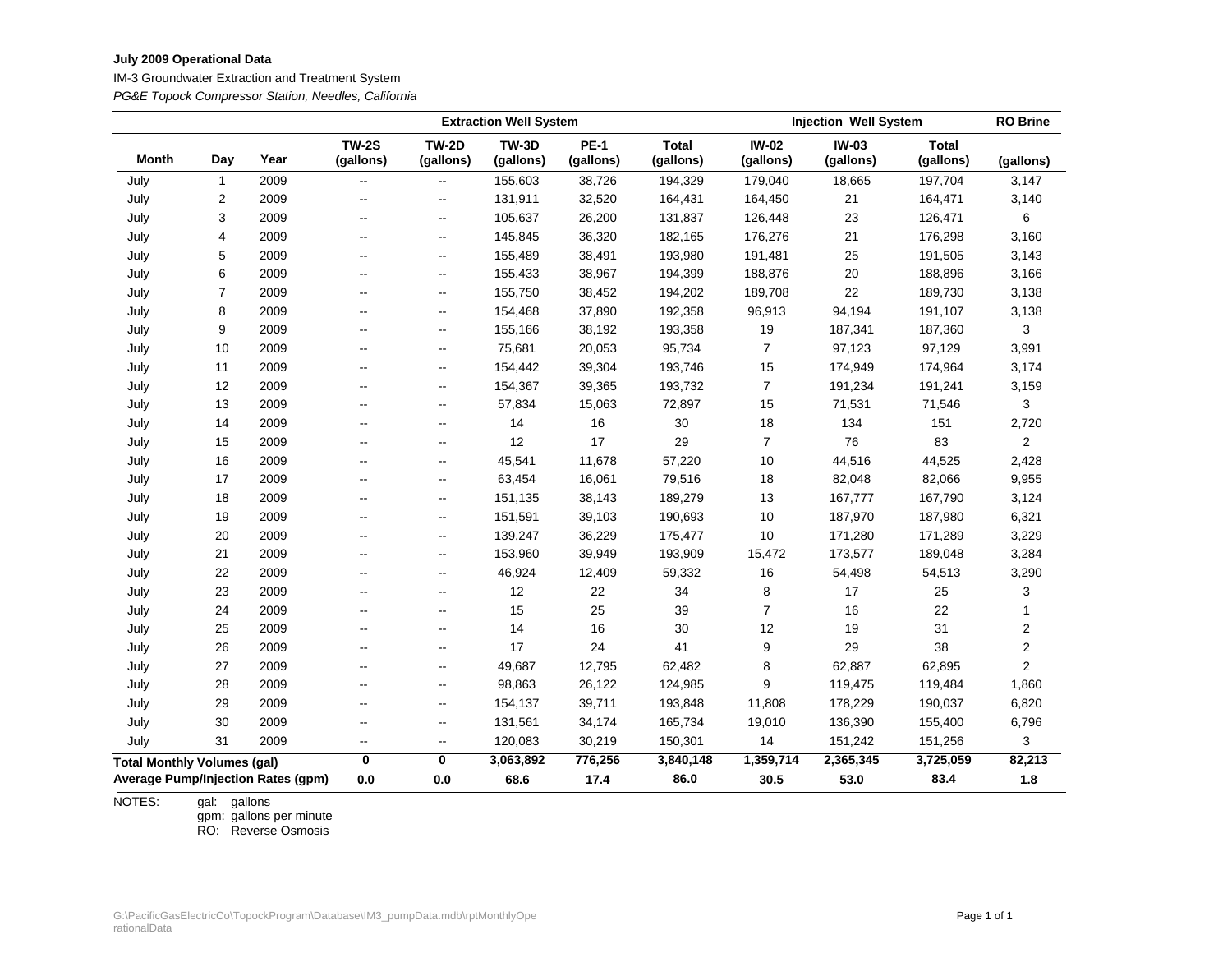**Attachment 2 – July 2009 Extraction System Operation Log**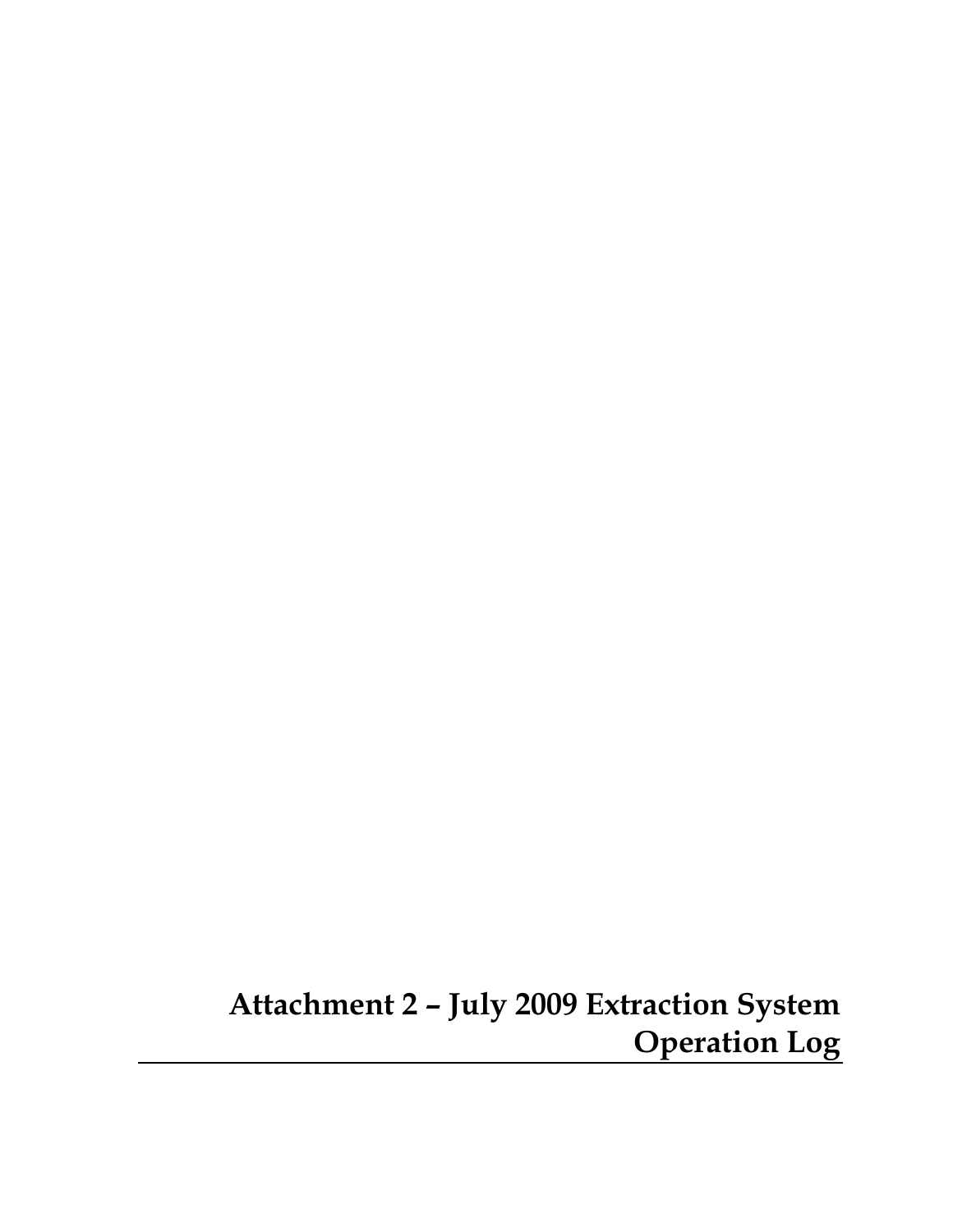### **Extraction System Operations Log for July 2009 PG&E Topock Interim Measures Performance Monitoring Program**

During July 2009, extraction wells TW-3D and PE-1 operated at a target pump rate of 135 gallons per minute (gpm) excluding periods of planned and unplanned downtime. Extraction wells TW-2S and TW-2D were not operated during July 2009. The operational run time for the IM No. 3 groundwater extraction system (combined or individual pumping) was 64.0 percent during the July 2009 reporting period.

The IM No. 3 facility treated approximately 3,840,148 gallons of extracted groundwater during July 2009. The IM No. 3 facility also treated approximately 1,985 gallons of water generated from the groundwater monitoring program and 11,500 gallons of injection well backwashing/re-development water. No containers of solids from the IM No. 3 facility were transported offsite during July 2009.

Periods of planned and unplanned extraction system down time (that together resulted in approximately 36.0 percent of downtime during July 2009) are summarized below. The times shown are in Pacific Standard Time (PST) to be consistent with other data collected (e.g., water level data) at the site.

- **July 2, 2009 (planned):** The extraction well system was offline from 2:37 p.m. to 6:14 p.m. for electrical and mechanical work associated with the RO upgrade. Extraction system downtime was 3 hours and 37 minutes.
- **July 3, 2009 (planned):** The extraction well system was offline from 2:02 p.m. to 9:41 p.m. for a microfilter repair. Extraction system downtime was 7 hours and 39 minutes.
- **July 4, 2009 (unplanned):** The extraction well system was offline from 3:04 p.m. to 4:18 p.m. and from 11:33 p.m. to 11:44 p.m. when City of Needles power supply imbalance alarmed and shut down the extraction wells. Extraction system downtime was 1 hour and 25 minutes.
- **July 8, 2009 (planned):** The extraction well system was offline from 12:24 p.m. to 12:25 p.m. and from 12:38 p.m. to 12:39 p.m. to measure and calculate the specific capacity of the extraction wells. Extraction system downtime was 2 minutes.
- **July 9, 2009 (planned):** The extraction well system was offline from 12:54 p.m. to 12:55 p.m., 12:59 p.m. to 1:00 p.m., and 1:05 p.m. to 1:06 p.m. while testing the pipeline leak detection system. Extraction system downtime was 3 minutes.
- **July 10, 2009 (unplanned):** The extraction well system was offline from 6:47 a.m. to 6:56 p.m. when the TVSS failed after the City of Needles power supply imbalance alarmed and shut down the extraction wells. TVSS was replaced with a spare. Since the plant was down, additional electrical work associated with the RO upgrade was completed. Extraction well downtime was 12 hours and 9 minutes.
- **July 13 16, 2009 (planned):** The extraction well system was offline from 9:01 a.m. on July 13, 2009 to 4:14 p.m. on July 16, 2009, for the commissioning and startup of the new RO equipment that replaced the aging RO equipment. Extraction well downtime was 3 days, 7 hours, and 13 minutes.